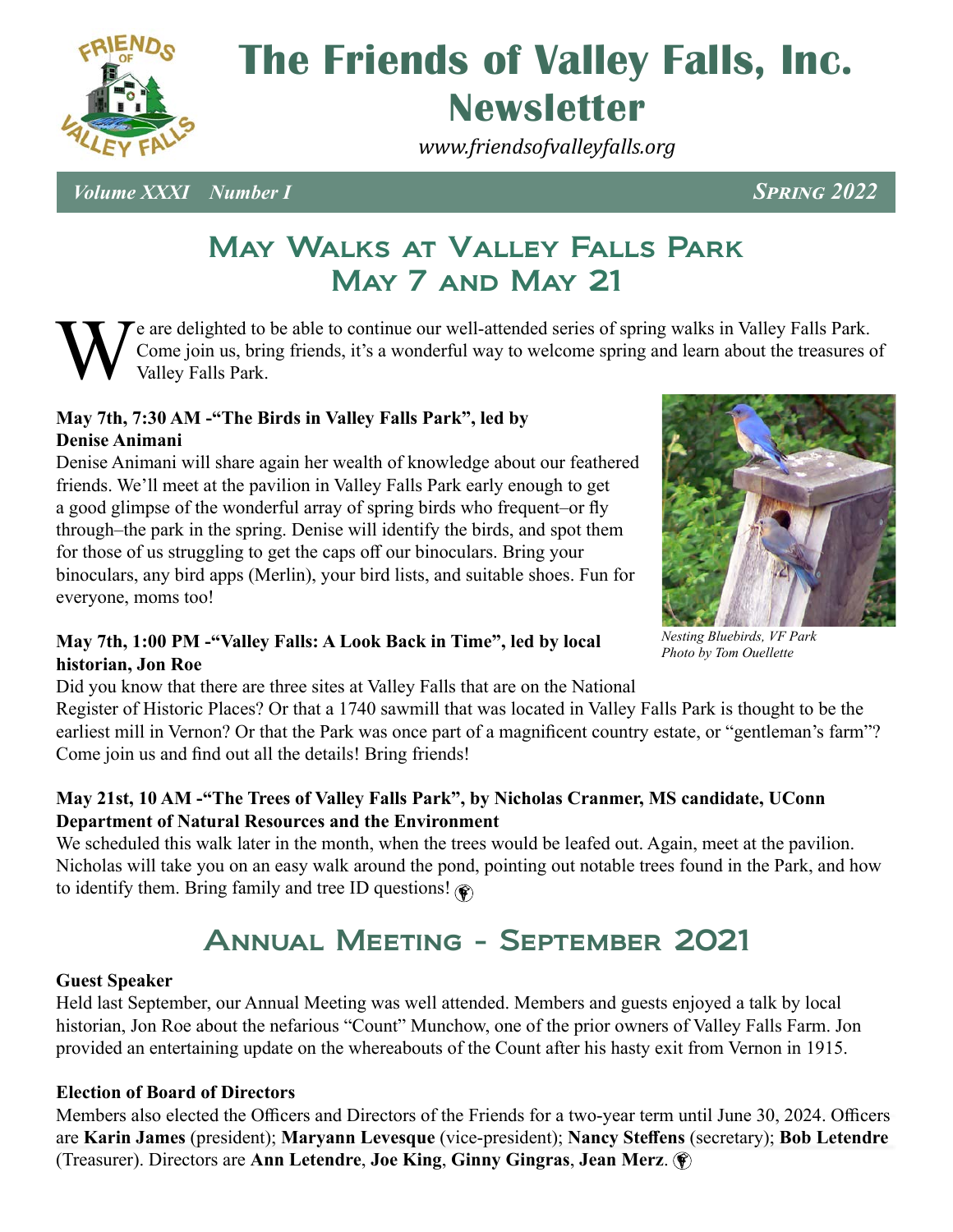#### **Friends of Valley Falls Board Of Directors**

| <b>OFFICERS</b>       |          |
|-----------------------|----------|
| <b>PRESIDENT</b>      |          |
| Karin James           | 872-0684 |
| <b>VICE PRESIDENT</b> |          |
| Maryann Levesque      | 872-6420 |
| SECRETARY             |          |
| <b>Nancy Steffens</b> | 614-9957 |
| <b>TREASURER</b>      |          |
| Robert Letendre       | 875-4623 |
| <b>DIRECTORS</b>      |          |
| <b>Ginny Gingras</b>  | 875-9865 |
| Ann Letendre          | 875-4623 |
| <i>Bruce Dinnie</i>   | 539-9648 |
| Joe King              | 871-2357 |
| Jean Merz             | 875-7381 |
|                       |          |
|                       |          |

#### **Support**

**INTERIM ADM. DIRECTOR** *Laurie Bajorek* (203)751-2423 **Administrative Assistant** *Janice Fournier*423-2892 **Graphics Designer**

*Lisa Letendre* 633-7666 **Newsletter & Photos** *Ann Letendre*

## Artists Day 2021 – A Great Success!



*Artist David Turkington paints a landscape*

 $A_{\text{crowd}}^{\text{rt, music and history}}$ <br>  $_{\text{crowd of about 80}}^{\text{rt, music and history}}$ <br>  $_{\text{people - were present at the$ – and a wonderful crowd of about 80 Farm for Artists Day, 2021. Originally planned for August 22nd, the event had to be cancelled due to the arrival of Hurricane Henri that very day. We decided to take a chance on the weather for the fall, and rescheduled to October. The day was perfect, the artists enjoyed the change

of season for their artwork, and the full venue of activities took place without a hitch.

We have many people to thank for the success of the day: our plein air artists for giving us their time; our speakers, **Dorothy Hall** and **Jon Roe**, for their interesting and well-attended talks; the Vernon Arts Commission for providing the music by **Handler & Levesque**, and the refreshment table; the **Vernon Explorers** and **Officer Kerry Reynolds** for help with parking; and of course, our dedicated **Board of Directors** who made it all happen!



*Artist Day visitors enjoy the grounds; Garden by Betty Wardrop Vernon Garden Club*

## Grant Award!

We are pleased to announce the receipt of an \$8,000 grant award from Connecticut Humanities.<br>Five other Vernon area non-profit organizations also received an award. The funds will enable<br>these organizations to resume or ex Five other Vernon area non-profit organizations also received an award. The funds will enable these organizations to resume or expand services curtailed by COVID-19 restrictions over the past two years.  $\circledast$ 

## Welcome New Board Member – Bruce Dinnie

 $\mathbf T$  e are very pleased to welcome Bruce Dinnie as our newest member on the Board of Directors. Bruce is no stranger to Valley Falls – and, indeed, to the Town of Vernon's recreational community. As the former Director of Parks and Recreation for the Town of Vernon, Bruce knows and understands the value that Valley Falls Park and its environs add to the Vernon community. Under his leadership, Vernon was one of the first towns in the state to develop a successful rail trail system.

Now retired from Vernon, Bruce continues his work with developing trails and engaging the community in these efforts in the towns of Ellington and Manchester. We are extremely pleased that he is bringing his time and talents to the Friends of Valley Falls.  $\circledast$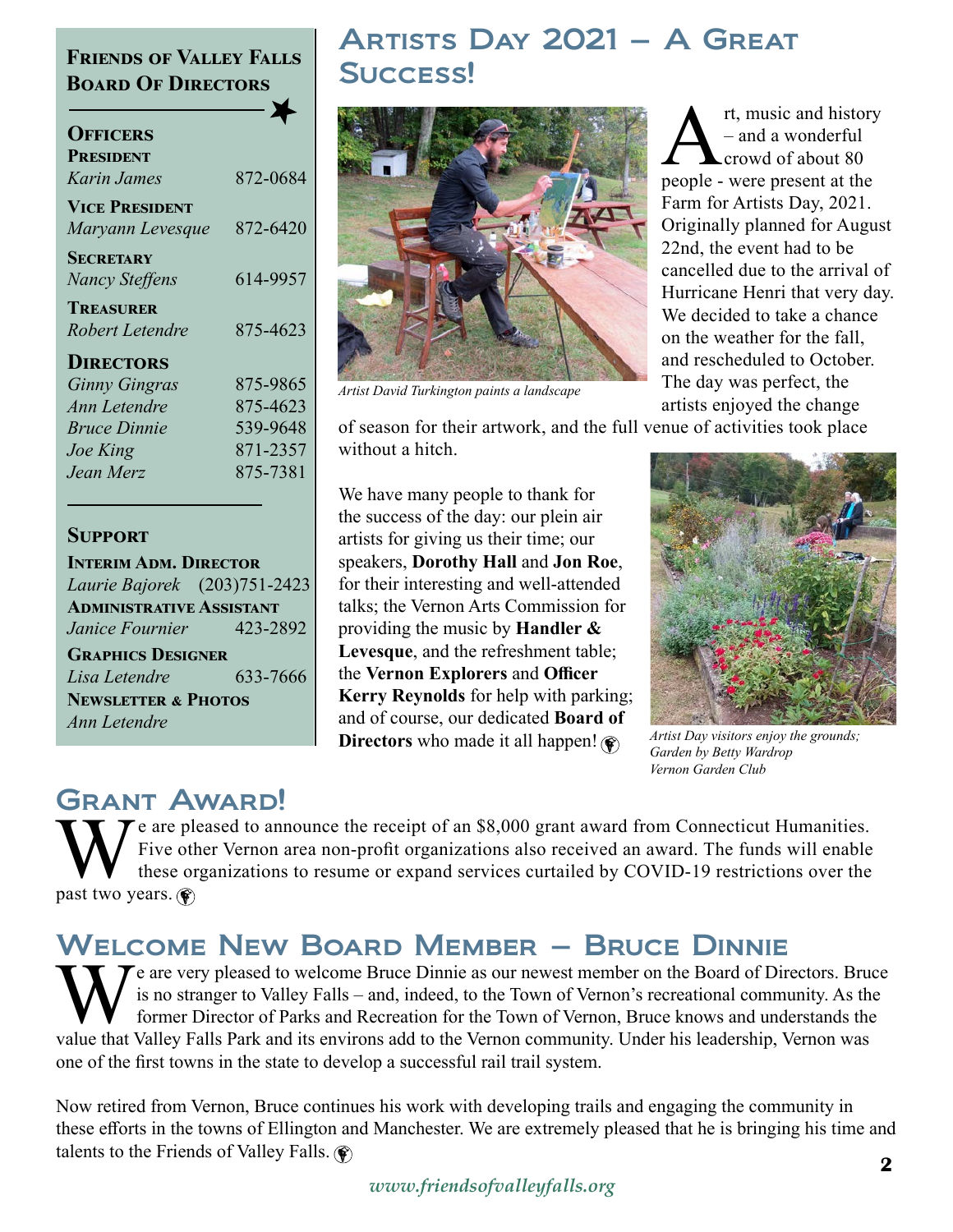

## "The Rip"

Our central theme in putting together the pieces to be<br>displayed in the Heritage Center is that the items we<br>on Valley Falls Farm, or were once used here. One c displayed in the Heritage Center is that the items were found on Valley Falls Farm, or were once used here. One of the more unusual pieces is this approximately 11-foot long child's sled. Though at first glance it looks like a toboggan, it is definitely a sled, with rails and a steering mechanism, and even a side rail for young ones to set their feet.

The sled was donated by **Tom and Susan Mason** of Reservoir Road. Tom and his young friends in the Valley Falls area, including the Darico siblings on Valley Falls Road, rode this sled down these hillsides during the 1940s and 50s. Can you imagine what a ride that must have been!

Tom said the sled was called "The Rip". We don't know why it was so-named - whether a product name, or a nickname given by its

riders, we're not certain. Given the landscape in the area, we can see how it could have come from the "Let 'er rip!" expression! In either case, we are most grateful to Tom and Susan for their gift, and especially for sharing memories of growing up in this beautiful area.  $\circledast$ 

## Sneak Preview!

We continue to make progress towards the opening<br>of the Heritage Center. Sixteen exhibit panels are<br>in production at the print shop as we speak. We are<br>fortunate to have **Barry Ford** of Ford Folios as our graphic of the Heritage Center. Sixteen exhibit panels are in production at the print shop as we speak. We are fortunate to have **Barry Ford** of Ford Folios as our graphic designer. He is also a woodworker – and, in keeping with our "mantra" of exhibiting only items found on the Farm – he made the frames for the panels out of old boards found in the buildings. One great find was a large chestnut plank! Pictured here are draft samples of the panels.  $\circledast$ 

## Welcome, Laurie Bajorek!

 $\tau$  are VERY pleased to have a new addition to our staff! As an intermediate step towards hiring an Executive Director, the Friends have contracted Laurie Bajorek as Interim Administrative Director. Laurie will assume responsibility for the many administrative and executive tasks that need doing as we continue to grow the organization, engage in succession planning and update our strategic plan.

As a very active member of the community, Laurie's leadership talents and experience with non-profit organizations are well known. She currently heads the Vernon Education Foundation, has had leadership roles with the Lions Club, the PTA, and other organizations. She is also a past member of the Vernon Board of Education. Currently, as a very busy Mom and holding a part time job in Hartford as well, her plate is full - but we are pleased as punch that she has agreed to take on this position.

This job with the Friends is a shared position with Strong Family Farm (SFF). Since SFF has many of the same needs, we have been working together to define tasks that can be shared and worked into a single position for both organizations. Welcome, Laurie – both Strong Family Farm and the Friends are fortunate to have you on board!